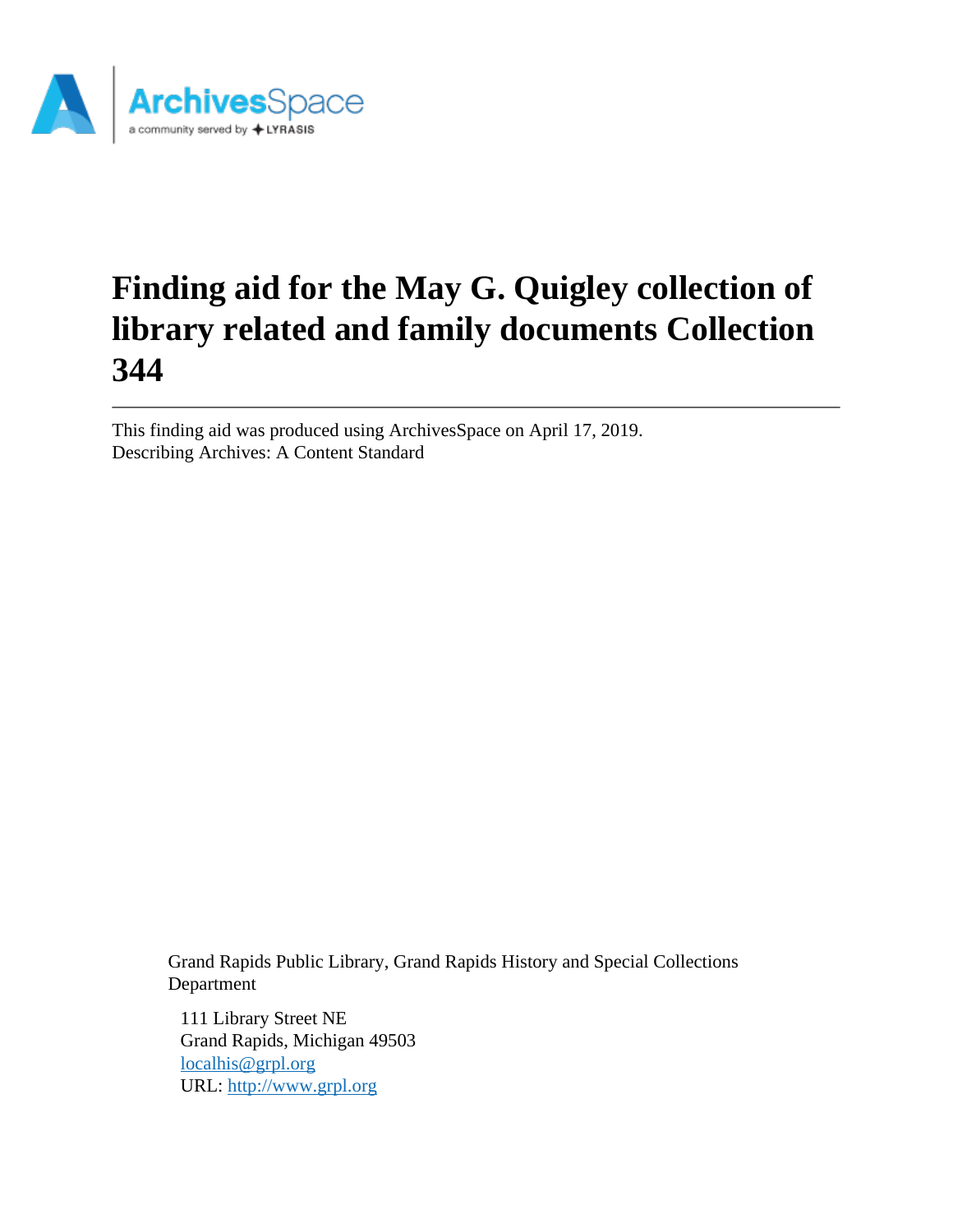## <span id="page-1-0"></span>**Table of Contents**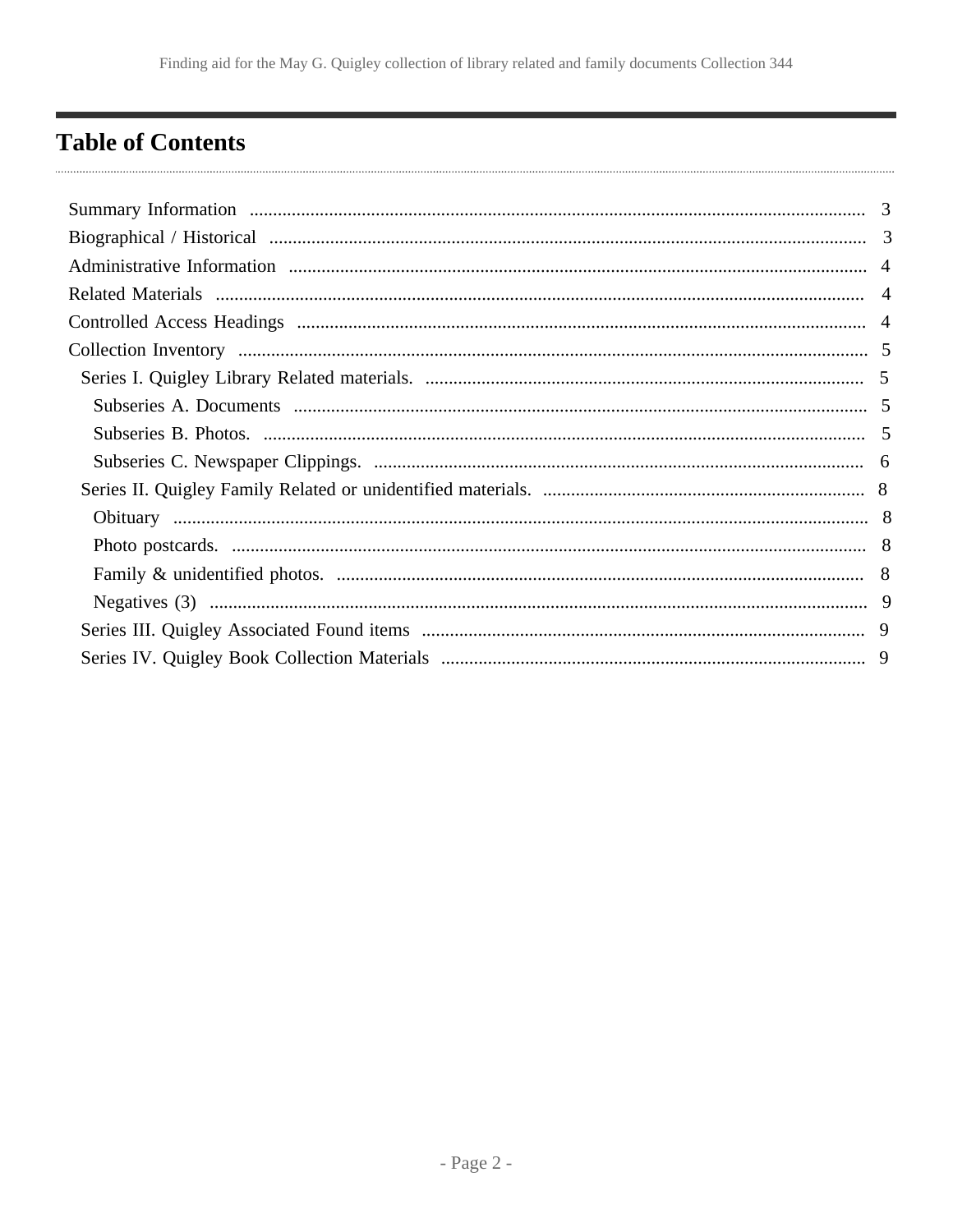## <span id="page-2-0"></span>**Summary Information**

| <b>Repository:</b>                  | Grand Rapids Public Library, Grand Rapids History and Special<br><b>Collections Department</b>                                                                                                                                                                                                                                                                              |
|-------------------------------------|-----------------------------------------------------------------------------------------------------------------------------------------------------------------------------------------------------------------------------------------------------------------------------------------------------------------------------------------------------------------------------|
| <b>Title:</b>                       | May G. Quigley collection of library related and family documents                                                                                                                                                                                                                                                                                                           |
| ID:                                 | Collection 344                                                                                                                                                                                                                                                                                                                                                              |
| Date [inclusive]:                   | circa 1924-1956                                                                                                                                                                                                                                                                                                                                                             |
| Date [bulk]:                        | 1951-1956                                                                                                                                                                                                                                                                                                                                                                   |
| <b>Physical Description:</b>        | 0.88 Linear Feet Three boxes                                                                                                                                                                                                                                                                                                                                                |
| Language of the<br><b>Material:</b> | English                                                                                                                                                                                                                                                                                                                                                                     |
| Abstract:                           | May G. Quigley was the first children's librarian of the Grand Rapids<br>Public Library. She was Chief of the Boys and Girls Department from<br>1904 to 1943 and inspired several Grand Rapids writers, including<br>Newbery Medal winner Meindert DeJong. This collection documents<br>her professional life and also includes some family or unidentified<br>photographs. |

**^** [Return to Table of Contents](#page-1-0)

## <span id="page-2-1"></span>**Biographical / Historical**

Donor Frank J. Schulte was the nephew of May G. Quigley, and son-in-law of Quigley's sister Musetta. Other known family members including Quigley's other sister Mrs. Herbert L. Benjamin, a nephew Glenn H. Benjamin, and a niece, Ilona Schulte.

Mr. Schulte is said to have been a Personnel Director who established the Civil Service System in Grand Rapids. He is said to have also donated materials regarding the Civil Service to Grand Valley State College.

**^** [Return to Table of Contents](#page-1-0)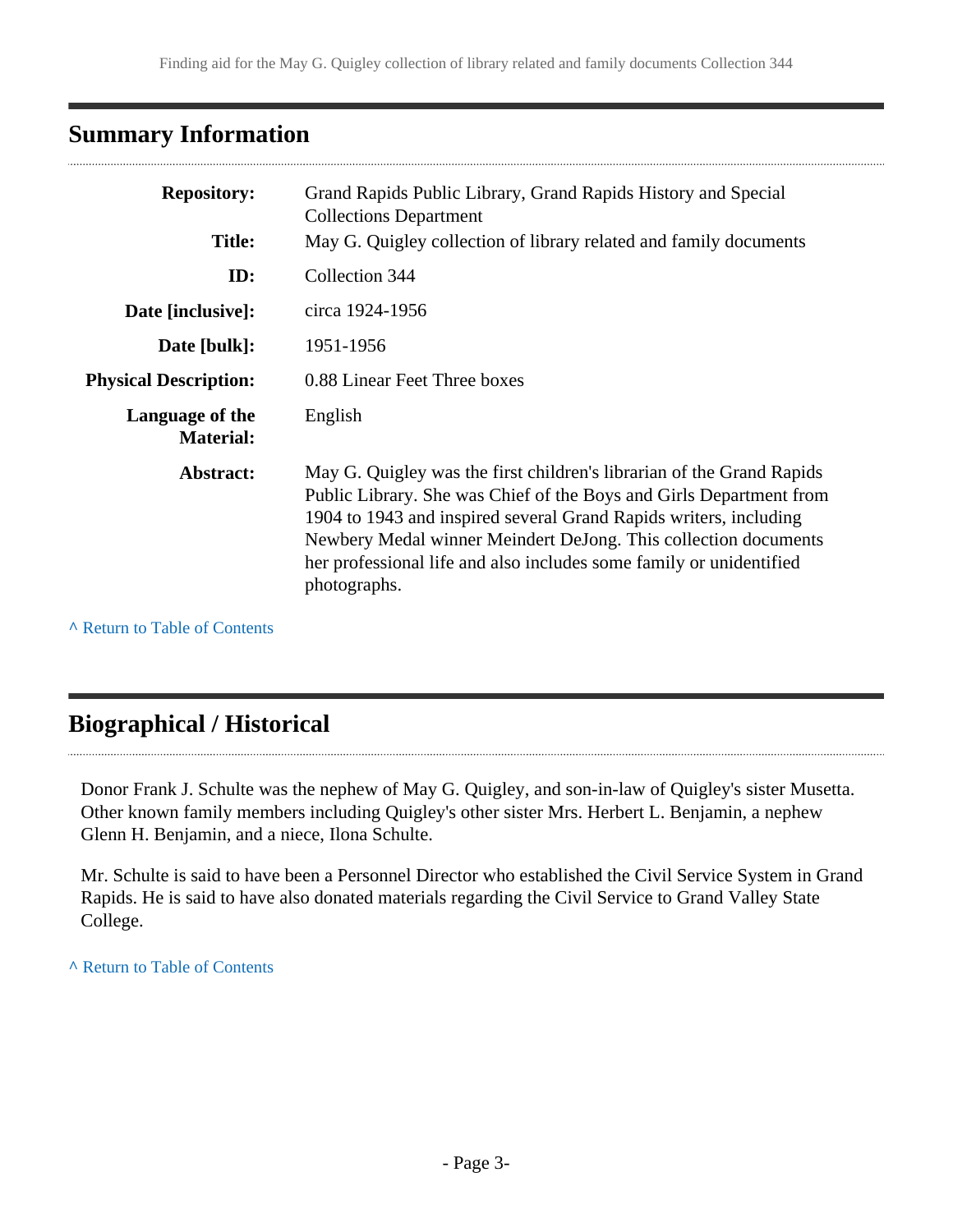## <span id="page-3-0"></span>**Administrative Information**

### **Publication Statement**

Grand Rapids Public Library, Grand Rapids History and Special Collections Department

111 Library Street NE Grand Rapids, Michigan 49503 [localhis@grpl.org](mailto:localhis@grpl.org) URL:<http://www.grpl.org>

## **Immediate Source of Acquisition**

Frank J. Schulte, nephew of Miss Quigley, accession number 1985.021.

**^** [Return to Table of Contents](#page-1-0)

## <span id="page-3-1"></span>**Related Materials**

## **Related Materials**

Coll. 109, Grand Rapids Public Library Administrative Archives, also include images and documents related to Quigley.

The May G. Quigley Collection of Children's Literature was transferred to the Mardigian Library at the University of Michigan-Dearborn.

**^** [Return to Table of Contents](#page-1-0)

## <span id="page-3-2"></span>**Controlled Access Headings**

- Library employees -- Michigan -- Grand Rapids -- Biography
- Grand Rapids (Mich.) -- History
- personal papers
- Public libraries -- Michigan -- Grand Rapids
- Grand Rapids Public Library (Grand Rapids, Mich.)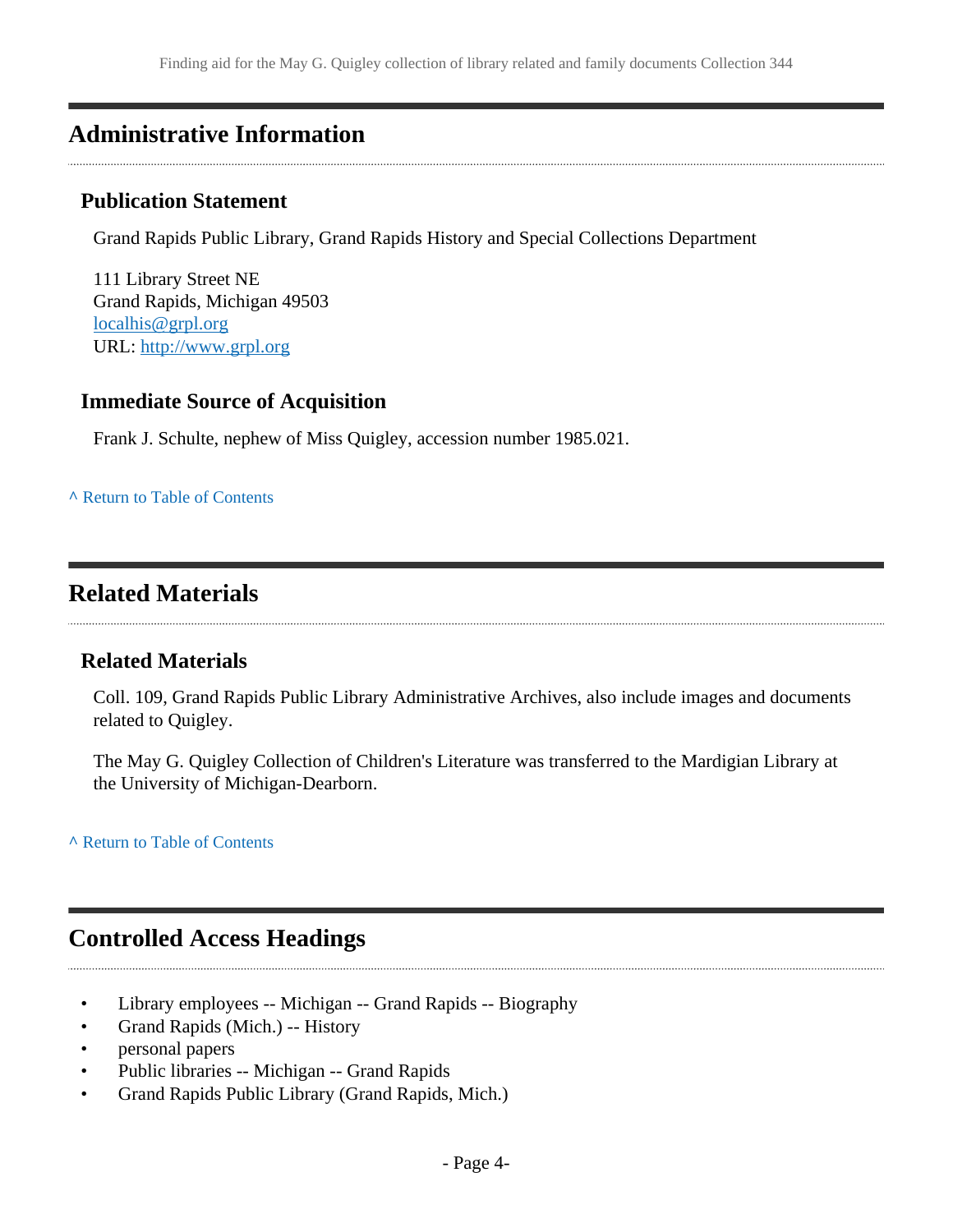## <span id="page-4-0"></span>**Collection Inventory**

## <span id="page-4-1"></span>**Series I. Quigley Library Related materials.**

## <span id="page-4-2"></span>**Subseries A. Documents**

| <b>Title/Description</b>                                                                                                                                                                                                                                                       | <b>Instances</b> |
|--------------------------------------------------------------------------------------------------------------------------------------------------------------------------------------------------------------------------------------------------------------------------------|------------------|
| Biographical & Reference materials.                                                                                                                                                                                                                                            | Box 1            |
| May G. Quigley Collection of Children's Literature, 1954,<br>Yellow flyer RE the collection, 4 bookplates                                                                                                                                                                      | Box 1            |
| Processing Information:<br><b>Processing Information</b>                                                                                                                                                                                                                       |                  |
| This collection was deaccessioned from the Grand Rapids<br>Public Library Holdings in 2000(?), and given to the<br>University of Michigan at Dearborn. See the May G.<br>Quigley Collection at the Mardigian Library. https://<br>library.umd.umich.edu/bookplates/quigley.php |                  |
| Michigan Library Assoc. School & Children's Librarians<br>Section. Spring Institute on Children Reading. Rowe Hotel, G.R.<br>Flyer, 1952-05-02 - 1952-05-03                                                                                                                    | Box 1            |
| Grand Rapids Public Library 50th Anniversary (Golden<br>Anniversary) Celebration. 1904-1954. Invitation, 1954-10-05                                                                                                                                                            | Box 1            |
| Grand Rapids Public Library 50th Anniversary (Golden<br>Anniversary) Celebration. 1904-1954. Red buckram ribbon.                                                                                                                                                               | Box 1            |
| Letter from Donald W. Kohlstedt. Announcing the<br>recommendation of the establishment of the May G. Quigley<br>Collection of Children's Literature to the Board. + envelop,<br>1954-11-13                                                                                     | Box 1            |
| Michigan Library Association. Bio, and citation for MLA<br>Honorary Membership.                                                                                                                                                                                                | Box 1            |
| letter from Donald M. Oakes. City Manager. + envelop,<br>1955-10-31                                                                                                                                                                                                            | Box 1            |
| Souvenir Inaugural Poem, dedicated to Dwight David<br>Eisenhower, Mar. 10, 1956. Vincent G. Burns. Authographed to<br>May G. Quigley, 1956-03-10                                                                                                                               | Box 1            |
| Correspondence unprocessed.                                                                                                                                                                                                                                                    | Box 1            |
| <b>Subseries B. Photos.</b>                                                                                                                                                                                                                                                    |                  |
| <b>Title/Description</b>                                                                                                                                                                                                                                                       | <b>Instances</b> |

<span id="page-4-3"></span>1. The Story Telling Hour in the Park, Miss Quigley telling them about "Blackberry Bear". Cherry St. Playground, G.R. Box 1 Folder 1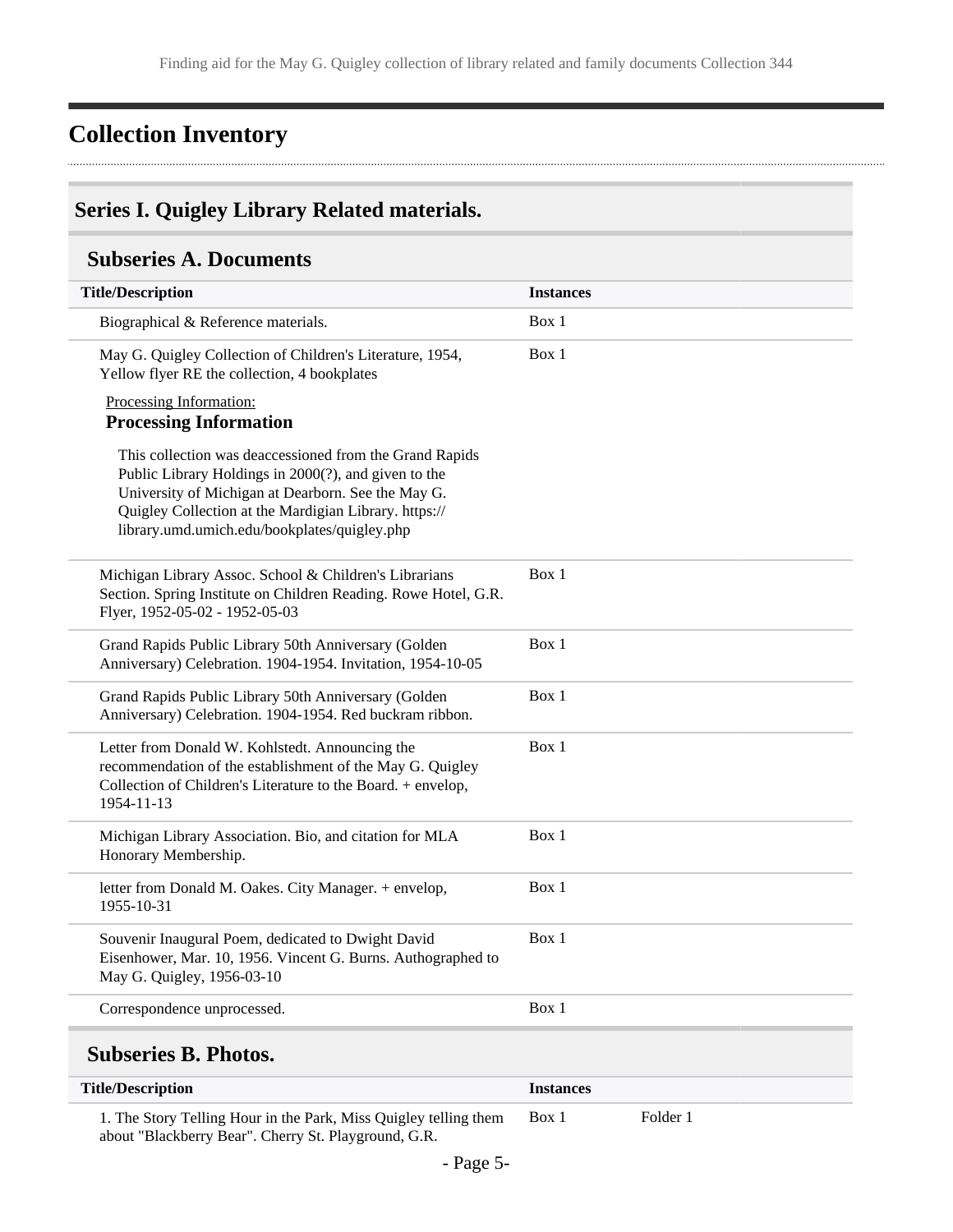|                | 2. Image of two boys from Fountain St. School with Quigley,<br>used in GR Herald article, Oct. 26, 1955. See newspaper<br>clippings, 1955-10-25                              | Box 1 | Folder 1 |  |
|----------------|------------------------------------------------------------------------------------------------------------------------------------------------------------------------------|-------|----------|--|
|                | 3. Group photo, 5 people standing, coats, but no snow, probably<br>outside the Library.                                                                                      | Box 1 | Folder 1 |  |
| <b>General</b> |                                                                                                                                                                              |       |          |  |
|                | 5 people:                                                                                                                                                                    |       |          |  |
| 1              | Unknown male                                                                                                                                                                 |       |          |  |
| 2              | May Quigley                                                                                                                                                                  |       |          |  |
| 3              | Unknown female                                                                                                                                                               |       |          |  |
| 4              | Samuel Ranck                                                                                                                                                                 |       |          |  |
| 5              | Unknown female                                                                                                                                                               |       |          |  |
|                | 4. May Quigley seated being handed a plate of cake by George<br>Welsh. He also has a cup in his right hand. He has a rose on his<br>lapel. Bookcases behind them, 1954-10-05 | Box 1 | Folder 1 |  |
|                | 5. Douglas Boynton with May G. Quigley. 1904-1954, 50 years<br>GRPL. This image used in Nov. 17, 1954 GR Press article. See<br>clippings, 1954-11-16                         | Box 1 | Folder 1 |  |

## <span id="page-5-0"></span>**Subseries C. Newspaper Clippings.**

#### Processing Information: **Processing Information**

Box 2 contains six (6) unlabeled folders of unprocessed and newspaper clippings. 1985.021

| <b>Title/Description</b> |                |                                                                                             | <b>Instances</b> |
|--------------------------|----------------|---------------------------------------------------------------------------------------------|------------------|
|                          |                | Apr. 5. Will Address Meet on Arts: DeJong, top children's<br>author, speaker here. GR Press | Box 2            |
|                          |                | Library Class and Instructors. [photo with caption only] GR<br>Herald, 1924-08-31           | Box 2            |
|                          | <b>General</b> |                                                                                             |                  |
|                          |                | Inlouded names:                                                                             |                  |
|                          | 1              | June Barnes                                                                                 |                  |
|                          | 2              | Mildred Wheaton                                                                             |                  |
|                          | 3              | Viola Thomson                                                                               |                  |
|                          | $\overline{4}$ | May G. Quigley                                                                              |                  |
|                          | 5              | Samuel H. Ranck                                                                             |                  |
|                          | 6              | Mildred Dennison                                                                            |                  |
|                          | 7              | Annie A. Pollard                                                                            |                  |
|                          | 8              | Edna Chilson                                                                                |                  |

Bible Stories for Children Work of Young Matron : Mrs. J. Harry Schoneberger … GRH, 1925-12-06 Box 2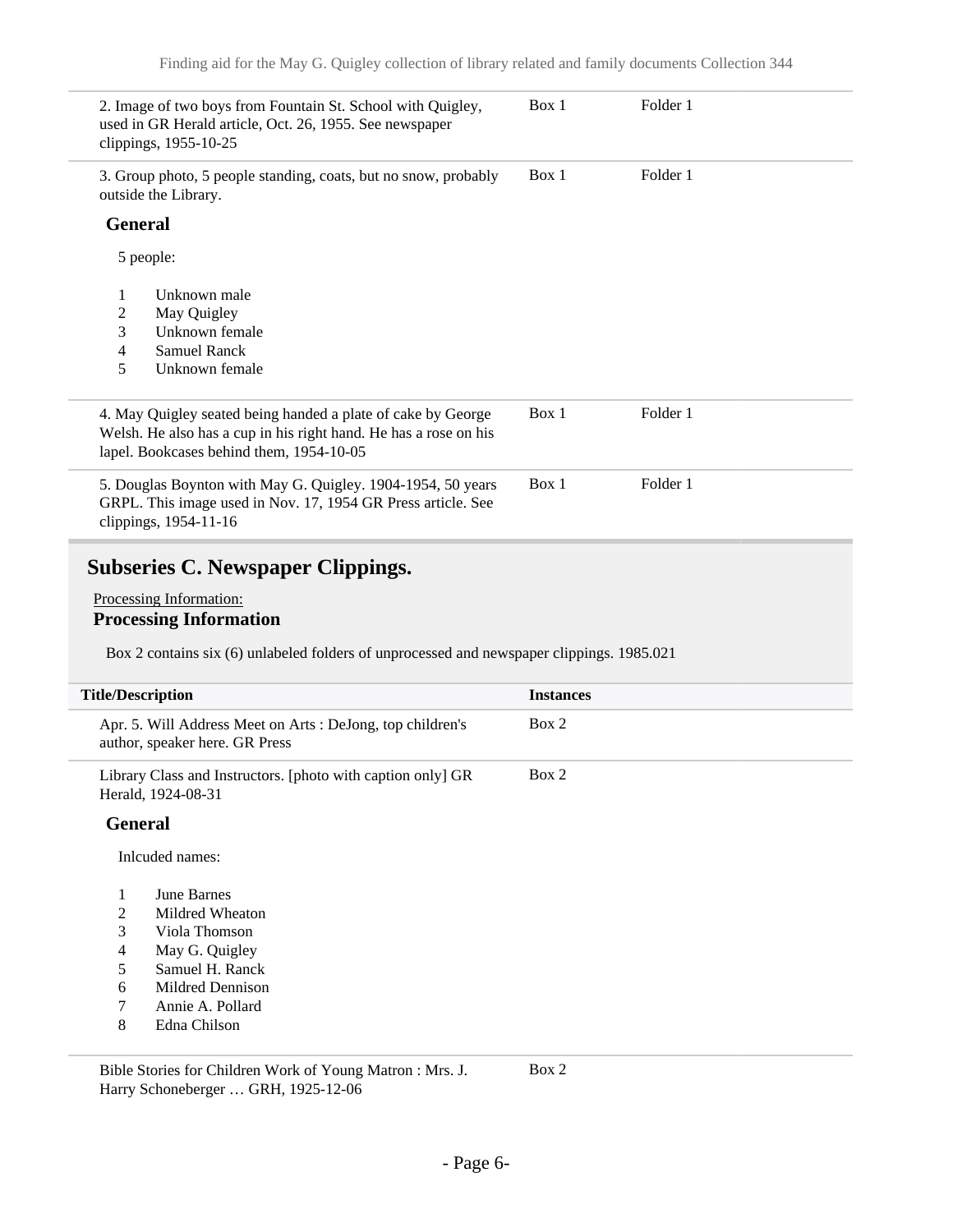| 1931-05-03     | Children's Books declared better in Form, Content : 27th<br>Annual Conference on Juvenile Literature is Held Here. GRH,                                                                                                                                                                      | Box 2 |
|----------------|----------------------------------------------------------------------------------------------------------------------------------------------------------------------------------------------------------------------------------------------------------------------------------------------|-------|
| <b>General</b> |                                                                                                                                                                                                                                                                                              |       |
|                | Include photo "Period Gowns from 1860 to 1930" worns<br>by the following                                                                                                                                                                                                                     |       |
| 1              | Gertrude Mulder                                                                                                                                                                                                                                                                              |       |
| 2              | Mrs. Jaro Hess                                                                                                                                                                                                                                                                               |       |
| 3              | May G. Quigley                                                                                                                                                                                                                                                                               |       |
| 4              | Mrs. H. Arthur Bean                                                                                                                                                                                                                                                                          |       |
|                | Holds Keys to Fairyland : Miss May G. Quigley, Children's<br>Librarian, numbers friends by thousands because of the<br>youngsters she has introduced into the enchanted realm of<br>books. GRH (3 copies), 1932-01-03                                                                        | Box 2 |
|                | Miss Quigley to Help Pick Best Children's Book: G.R. Boys'<br>and Girls' Librarian named to Newbery [sic Newberry] Award<br>Committee. GRH (2 copies), 1933-11-01                                                                                                                            | Box 2 |
|                | June 1938 "Meet the Demands of the New Education" Published<br>image with caption, from unidentified publication. Taken at<br>Straight Street School, Library Room, June 1938. May Quigley<br>seated with three children standing. Center male identified as<br>Earl Jasper, others unknown. | Box 2 |
| 1943-01-29     | Chief Children's Librarian, Miss May G. Quigley, Plans<br>to Retire from Library Post in Few Days. GRH (2 copies),                                                                                                                                                                           | Box 2 |
|                | Miss May Quigley is Honor Guest at Luncheon Tuesday. Source<br>unknown, 1943-02-03                                                                                                                                                                                                           | Box 2 |
|                | Lie Topsy, it "Growed". [Full page with 8 images, including<br>formal portrait photo of May Quigley with book on her lap] GR<br>Press, 1951-09-29                                                                                                                                            | Box 2 |
| <b>General</b> |                                                                                                                                                                                                                                                                                              |       |
|                | 1 copy with 1896 image "Time was when", that names:                                                                                                                                                                                                                                          |       |
| 1              | Miss Adah C. Canfield                                                                                                                                                                                                                                                                        |       |
| $\overline{c}$ | Miss Lucy Ball                                                                                                                                                                                                                                                                               |       |
| 3              | Miss Ida Rosenberg                                                                                                                                                                                                                                                                           |       |
| 4              | Miss Anna Besancon (later Mrs. William Cady)                                                                                                                                                                                                                                                 |       |
| 5              | Miss Katherine Smith (later Mrs. G. Voss)                                                                                                                                                                                                                                                    |       |
| 6              | Mrs. Bertha Towne<br><b>Miss Florence Chase</b>                                                                                                                                                                                                                                              |       |
| 7<br>8         | Waldo Ball                                                                                                                                                                                                                                                                                   |       |
| 9              | Miss Julia Elliott                                                                                                                                                                                                                                                                           |       |
| 10             | Mrs. Florence Reynolds                                                                                                                                                                                                                                                                       |       |
| 11             | Miss Elizabeth Steinman                                                                                                                                                                                                                                                                      |       |
| 12             | Herbert Fairfield                                                                                                                                                                                                                                                                            |       |
| 13             | Miss May G. Quigley                                                                                                                                                                                                                                                                          |       |
| 14             | Miss Emma Knox (later Mrs. Herbert Fairfield)                                                                                                                                                                                                                                                |       |
|                |                                                                                                                                                                                                                                                                                              |       |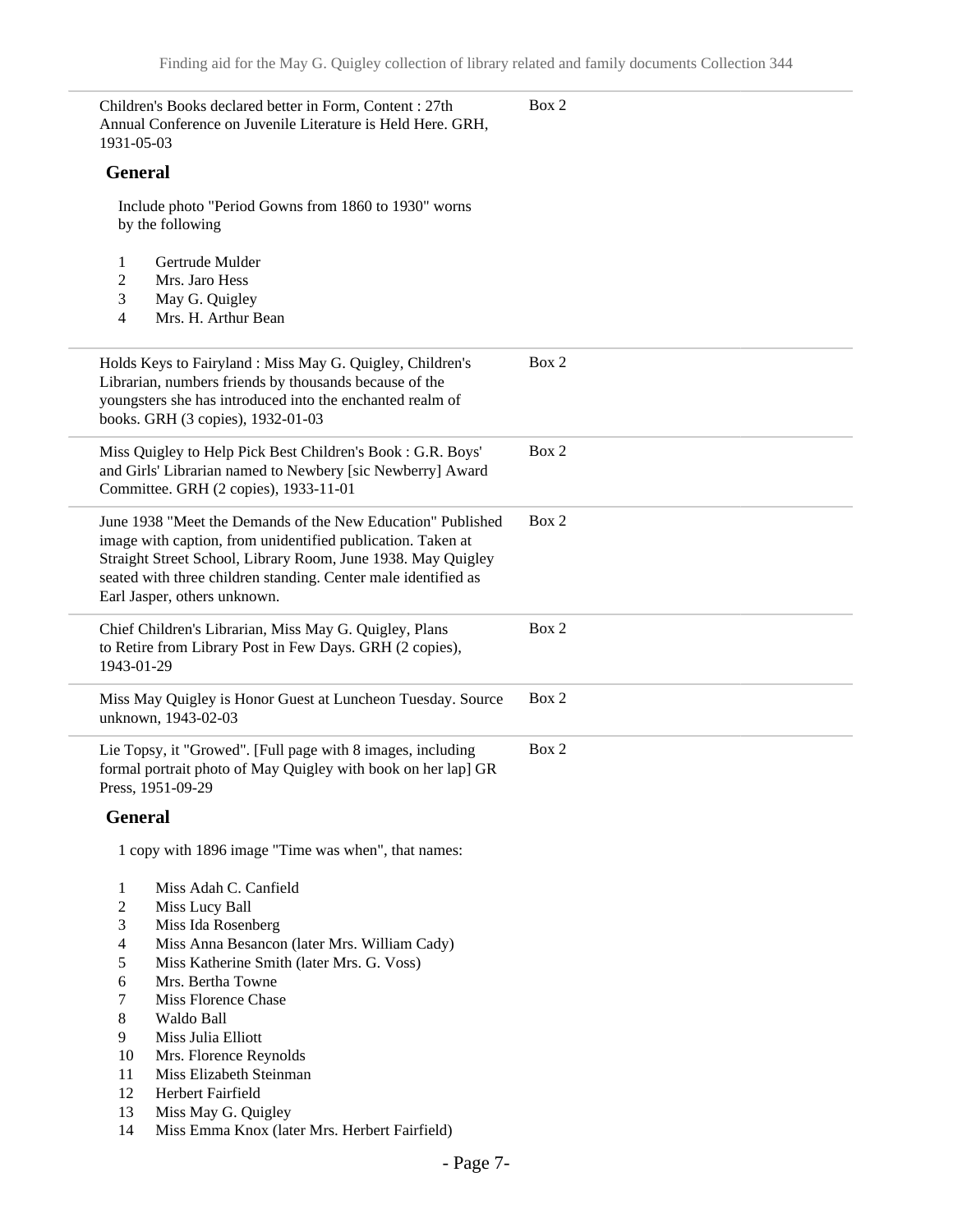#### 15 Henry Robinson

| Makes Music Live for Young: Ex-Librarian tells pupils Mozart<br>story. GRP $(3$ full + 1 w/o image), 1952-09-26                                                                             | Box 2 |
|---------------------------------------------------------------------------------------------------------------------------------------------------------------------------------------------|-------|
| Shows books for Children: Library Aides Honor Veteran<br>Worker. GRP, 1954-10-05                                                                                                            | Box 2 |
| Monument to Miss Quigley : child book collection, named for<br>her, grows in library. GRP $(5 – 1)$ original clipping sent to U.of<br>Mich. Dearborn), 1954-11-17                           | Box 2 |
| Women's Nagging Pays Dividends / by Elaine Clapp. GRH,<br>1955-03-26                                                                                                                        | Box 2 |
| Children's Librarian to Receive High Award: May G. Quigley<br>honored. Marguerite S. Kerns. GRH (3), 1955-10-26                                                                             | Box 2 |
| Honors for Story Teller [captioned image only] GRH (2)<br>Showing Quigley standing holding a book with two boys from<br>Fountain School, Raymond Olsen and James Zarafonetis,<br>1955-10-26 | Box 2 |
| More Than Books. GRH, 1955-10-26                                                                                                                                                            | Box 2 |

#### **^** [Return to Table of Contents](#page-1-0)

## <span id="page-7-0"></span>**Series II. Quigley Family Related or unidentified materials.**

## <span id="page-7-1"></span>**Obituary**

| <b>Title/Description</b>                                                                                                                                                                     | <b>Instances</b>      |
|----------------------------------------------------------------------------------------------------------------------------------------------------------------------------------------------|-----------------------|
| Musetta G. Richmond Obit. GR Press, March 31, 1956. Sister of<br>May G. Quigley and Mrs. Herbert L. Benjamin. Also included is<br>a Bixby Office Supply Co. calendar with the date recorded. | <b>Box</b><br>Unknown |

## <span id="page-7-2"></span>**Photo postcards.**

| <b>Title/Description</b>                        | <b>Instances</b>      |
|-------------------------------------------------|-----------------------|
| Memories of School Days. Union High, 1923-12-04 | <b>Box</b><br>Unknown |

## <span id="page-7-3"></span>**Family & unidentified photos.**

| <b>Title/Description</b>                                                                                                                                                                                                           | <b>Instances</b> |
|------------------------------------------------------------------------------------------------------------------------------------------------------------------------------------------------------------------------------------|------------------|
| 1. Frank J. Schulte. Sailor home on leave, seated at the rifle<br>barrel from the Spanish Cruiser Santa Maria, sunk at Santiago<br>Cuba in the Spanish American War, at that time in from of the<br>GR Public Museum of Jefferson. | Box 1            |
| 2. Ilona Barth, Wife of Dr. Louis.                                                                                                                                                                                                 | Box 1            |
| 3. Dr. Louis Barth                                                                                                                                                                                                                 | Box 1            |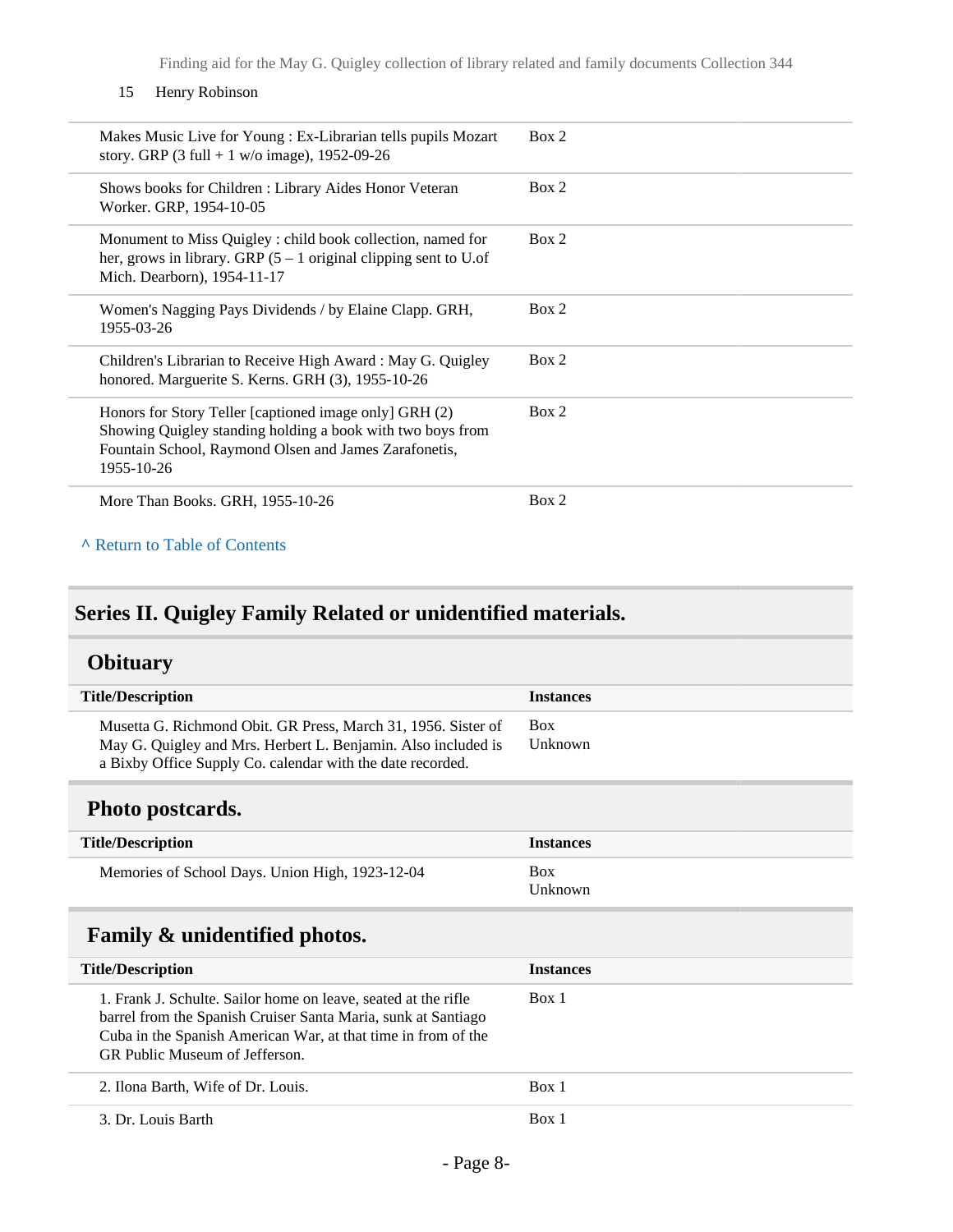| 4. Unidentified woman, outside portrait photo. She wears a<br>dress with light colored strips, and a white(?) pin at the neck. (2)<br>copies)                    | Box 1 |
|------------------------------------------------------------------------------------------------------------------------------------------------------------------|-------|
| 5. Unidentified elderly woman, seated in a wicker child in a<br>backyard landscape, with an infant on her lap. N.d.                                              | Box 1 |
| 6. Two elderly women standing in front of a lilac (?) tree,<br>unknown building in the background $(4 \text{ copies of } 2.5 \times 1.78 \text{ in.})$<br>photo) | Box 1 |
| 7. Toddler (girl?) seated in a folding lawn chair on a porch (3<br>copies of $2.5 \times 1.78$ in. photo)                                                        | Box 1 |
| 8. 6 sepia colored 2.5 x 1.78 in. photos, probably European<br>travel views, including a windmill, a fields, boats & water, a<br>village                         | Box 1 |

## <span id="page-8-0"></span>**Negatives (3)**

| <b>Title/Description</b>                                                                   | <b>Instances</b>      |
|--------------------------------------------------------------------------------------------|-----------------------|
| 1. Blank                                                                                   | <b>Box</b><br>Unknown |
| 2. Ducks at the entrance of a pen.                                                         | <b>Box</b><br>Unknown |
| 3. A pump(?) of some other illegible construction with trellis<br>constructions enclosing. | <b>Box</b><br>Unknown |

#### **^** [Return to Table of Contents](#page-1-0)

## <span id="page-8-1"></span>**Series III. Quigley Associated Found items**

| <b>Title/Description</b>                                                                                               | <b>Instances</b> |
|------------------------------------------------------------------------------------------------------------------------|------------------|
| American Humor: a study of the national character / by Constance<br>Rourke. N.Y.: Harcourt, Brace, 1931. 00. [3163]. 1 | Box 3            |
| General                                                                                                                |                  |

Inscribed: For May G. Quigley with very affectionate remembrances, Constance Rourke. 19 March, 1931

#### **^** [Return to Table of Contents](#page-1-0)

## <span id="page-8-2"></span>**Series IV. Quigley Book Collection Materials**

| <b>Title/Description</b>                                                                                                       | <b>Instances</b> |
|--------------------------------------------------------------------------------------------------------------------------------|------------------|
| 2005 Exhibit & Collection Flyer. Items related to the May G.<br>Quigley Collection of Children's Literature Deaccession to the | Box 1            |
| Mardigian Library                                                                                                              |                  |